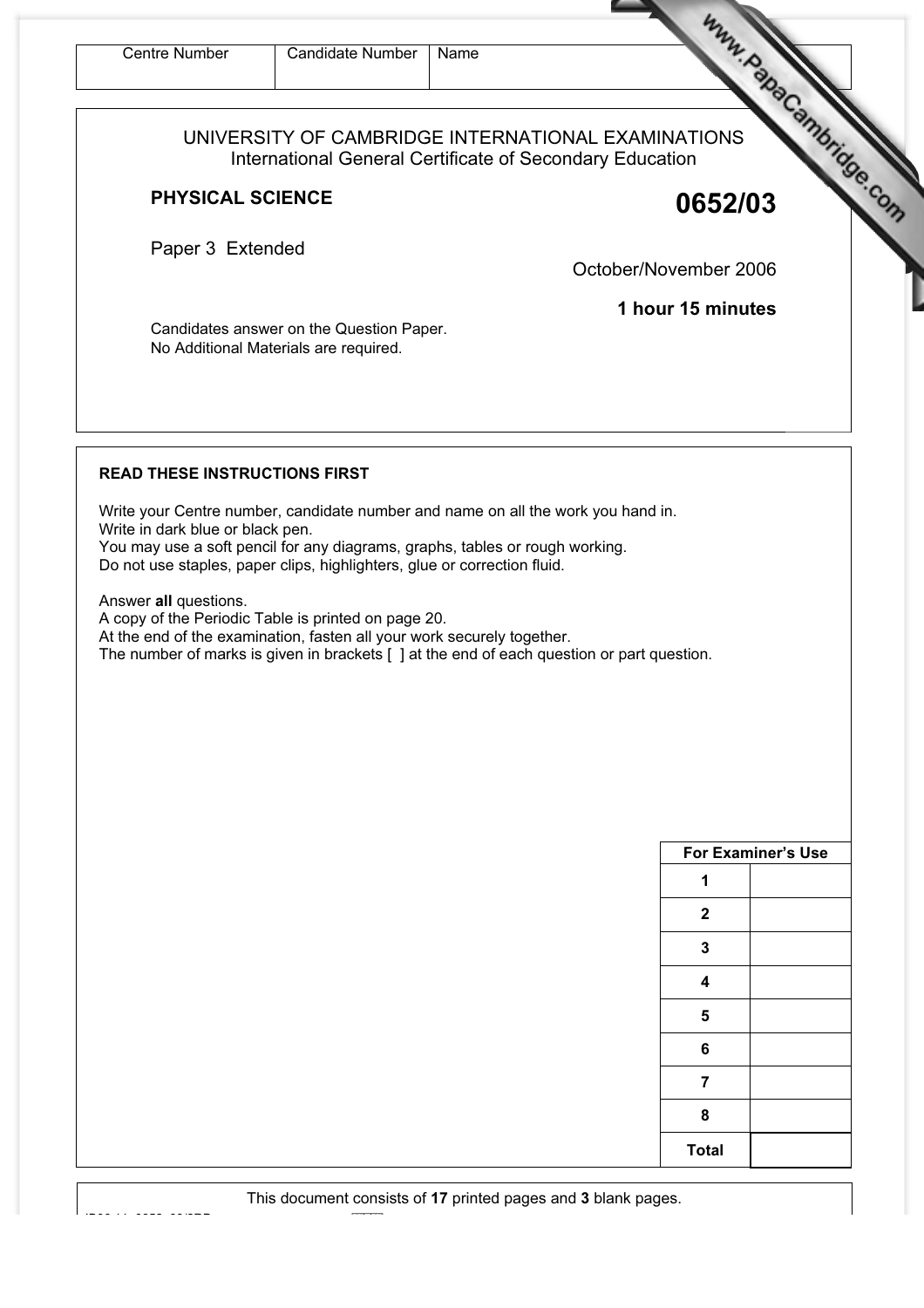2 Examiner's 1 (a) A spring is loaded with a mass of 250g and comes to rest as shown in Fig. 1.1. Fig. 1.1 the size and direction of the forces acting on the mass in this position.  $g = 10$  N/kg

Fig. 1.1

(b) Masses are added to the spring and it stretches beyond its limit of proportionality.

For

[4]

 (i) Sketch, on Fig. 1.2, the shape of the graph you would expect. [2] load extension 0 0 Fig. 1.2

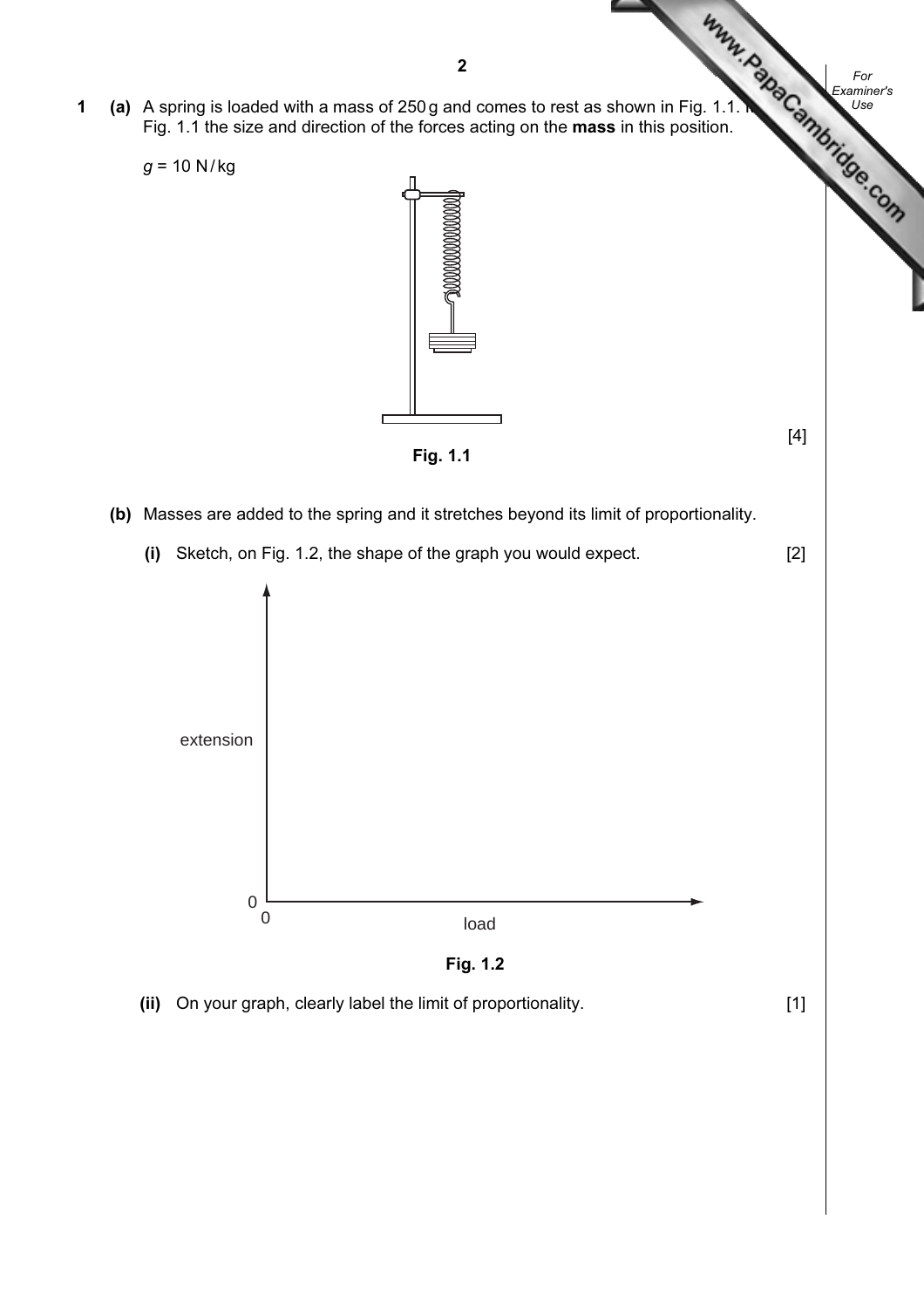- (c) The spring is loaded with a 250 g mass. The mass is raised 8.0 cm above its rest position and released.
	- (i) Calculate the additional gravitational potential energy given to the mass in raising it 8.0 cm.

additional gravitational potential energy = [2]

(ii) Calculate the maximum speed that the mass gains after it has been released.

maximum speed =  $\frac{1}{2}$  [3]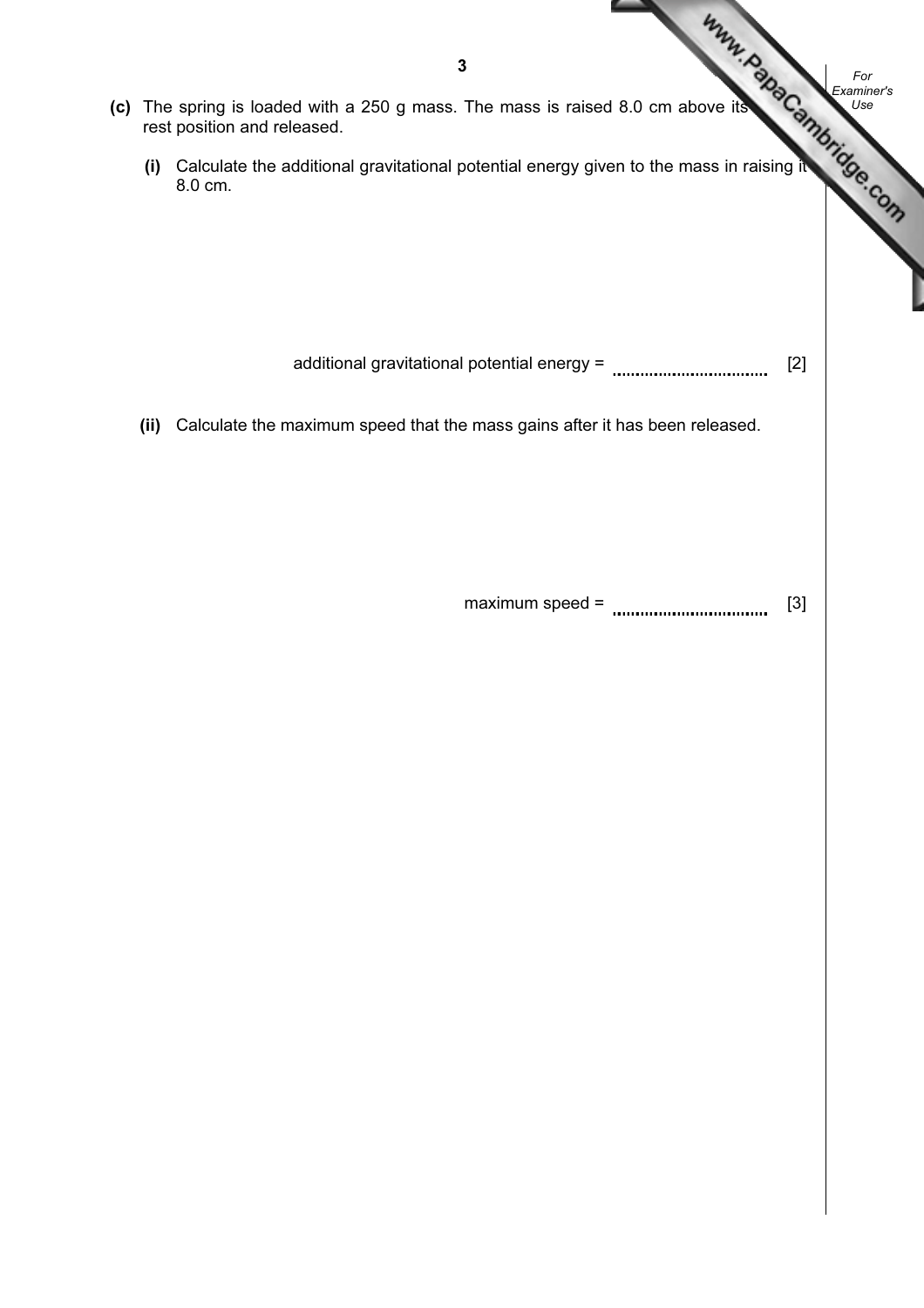- 4 For Examiner's 2 Fig. 2.1 shows the production of iron in a blast furnace. waste gases ra[w materials](http://www.studentbounty.com/) firebrick lining air slag molten iron -Fig. 2.1 (a) Raw materials loaded into the top of the furnace are iron ore, coke and limestone. In the furnace iron(III) oxide,  $Fe<sub>2</sub>O<sub>3</sub>$ , reacts with carbon monoxide to produce iron metal. (i) State the name of an ore containing iron(III) oxide. [1] (ii) Explain how carbon monoxide is formed in the blast furnace. [2]
	- (iii) Write a balanced equation for the reaction between carbon monoxide and iron(III) oxide.

[2]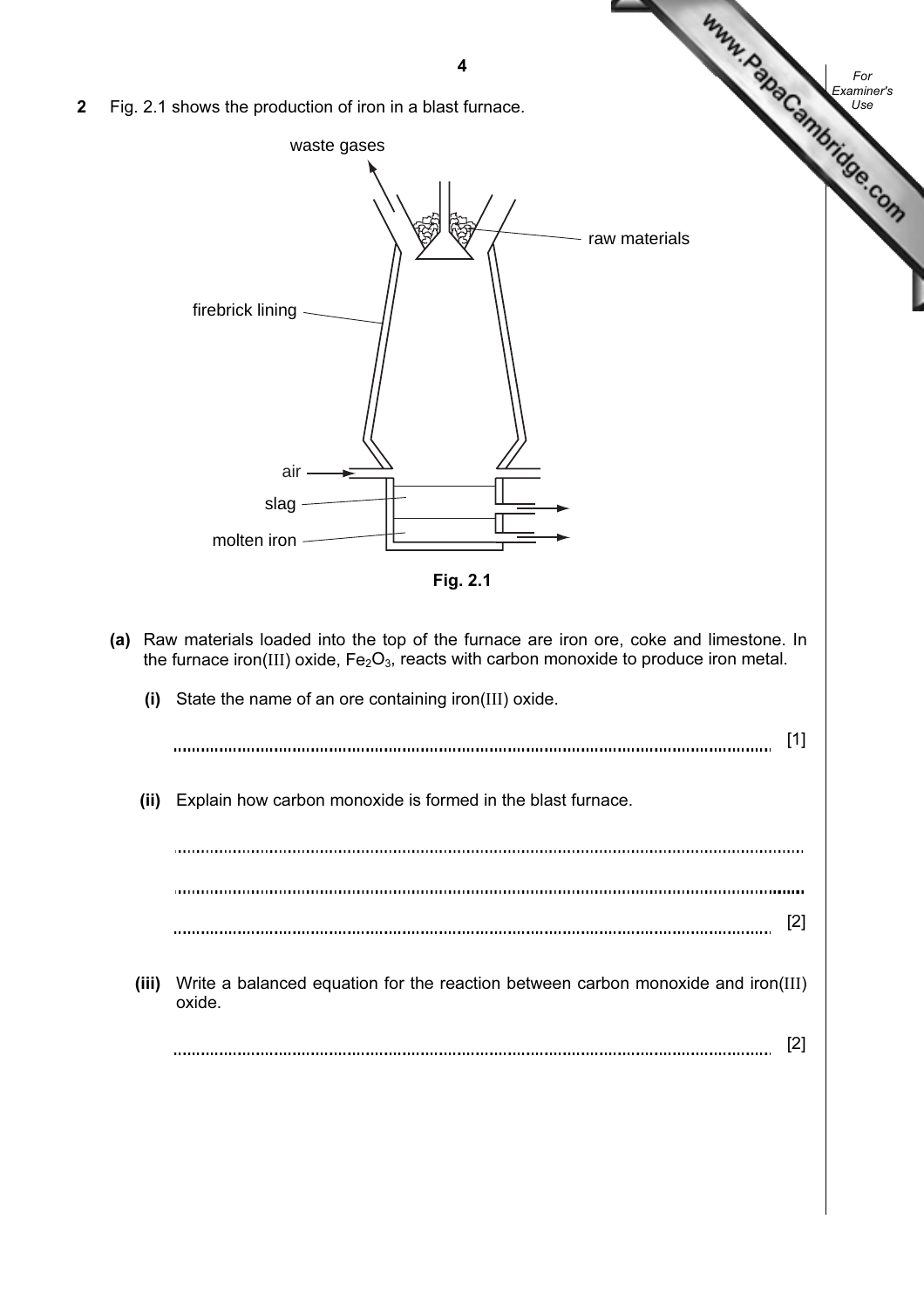(b) An ore used in a blast furnace contains 80% by mass of iron(III) oxide, Fe<sub>2</sub>  $\bigcirc$ <sub>2</sub>  $\bigcirc$ <sub>2</sub> remaining 20% does not contain any iron or iron compounds. What mass of iron can be extracted from each tonne of this ore? Show your working.

 $mass = 1$  tonne [4]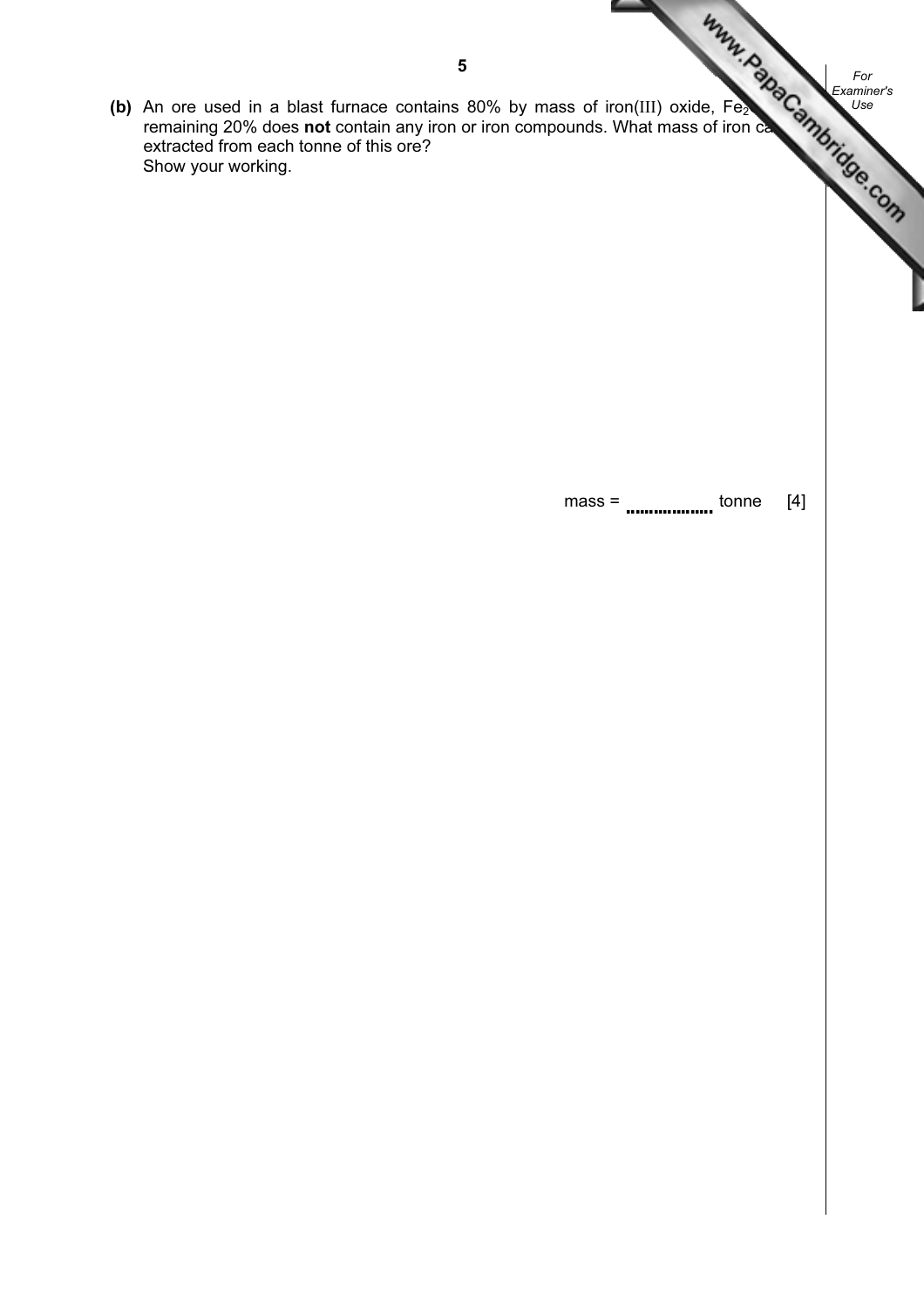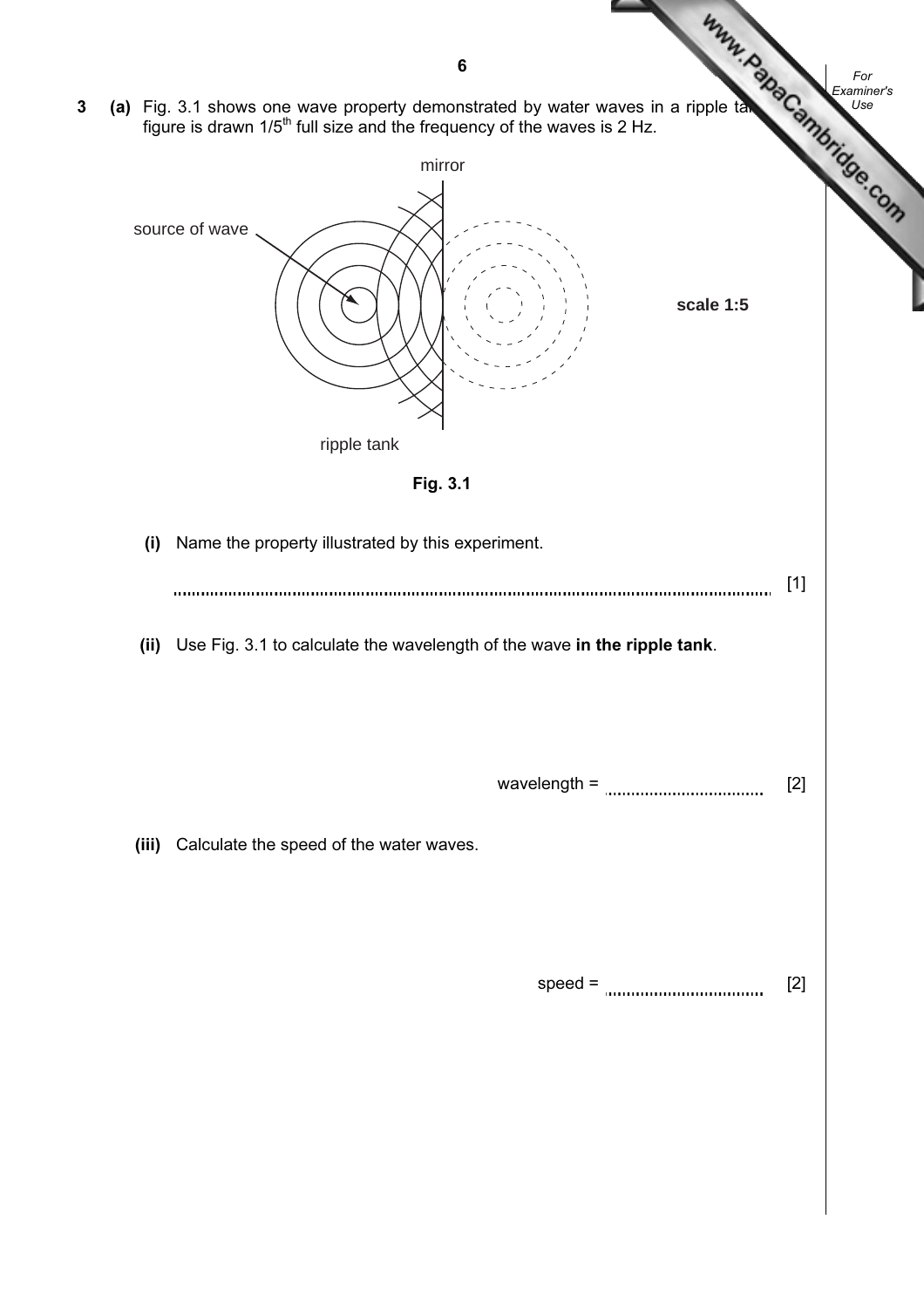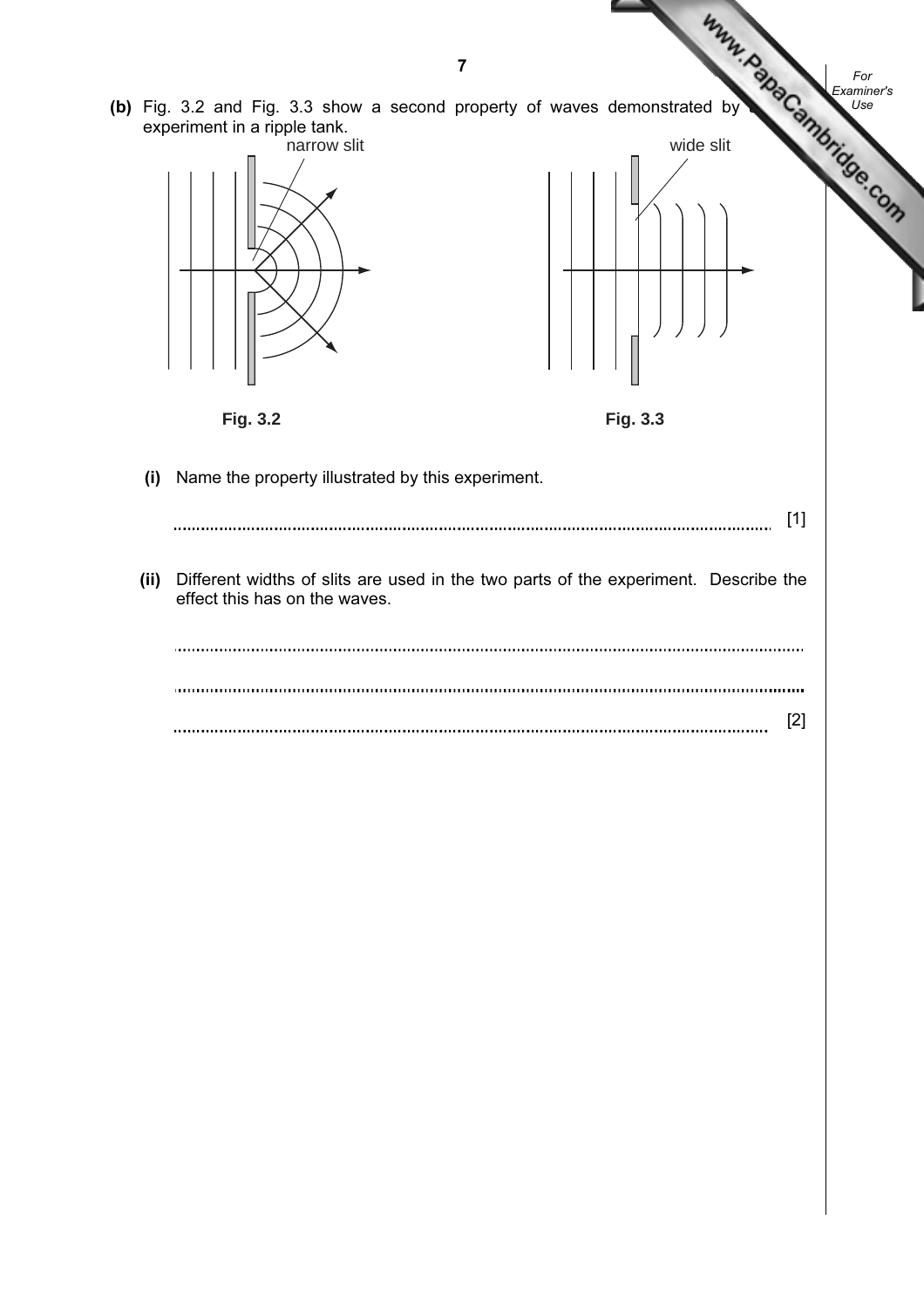4 A little metal powder is added to an aqueous solution of a metal salt. Any change appearance of the solid is noted. The experiment is repeated with different metals metal salt solutions.

Results for these experiments are shown in Fig. 4.1.

|              |                             |                            | aqueous solution of metal salt |                            |
|--------------|-----------------------------|----------------------------|--------------------------------|----------------------------|
| metal powder | copper(II)<br>sulphate      | iron(II)<br>sulphate       | magnesium<br>sulphate          | aluminium<br>sulphate      |
| aluminium    | forms a red-<br>brown solid | forms a dark<br>grey solid | no change                      | no change                  |
| copper       | no change                   | no change                  | no change                      | no change                  |
| iron         | forms a red-<br>brown solid | no change                  | no change                      | no change                  |
| magnesium    | forms a red-<br>brown solid | forms a dark<br>grey solid | no change                      | forms a dark<br>grey solid |



(a) (i) A red-brown solid is formed when magnesium is added to aqueous copper(II) sulphate. Name this solid.

[1] 

(ii) Write a balanced equation for the reaction that takes place between magnesium and copper(II) sulphate.

[2]

(b) Use the information in Fig. 4.1 to place the four metals in order of reactivity.

| most reactive  |                                        |     |
|----------------|----------------------------------------|-----|
|                |                                        |     |
|                |                                        |     |
| least reactive | -------------------------------------- | [3] |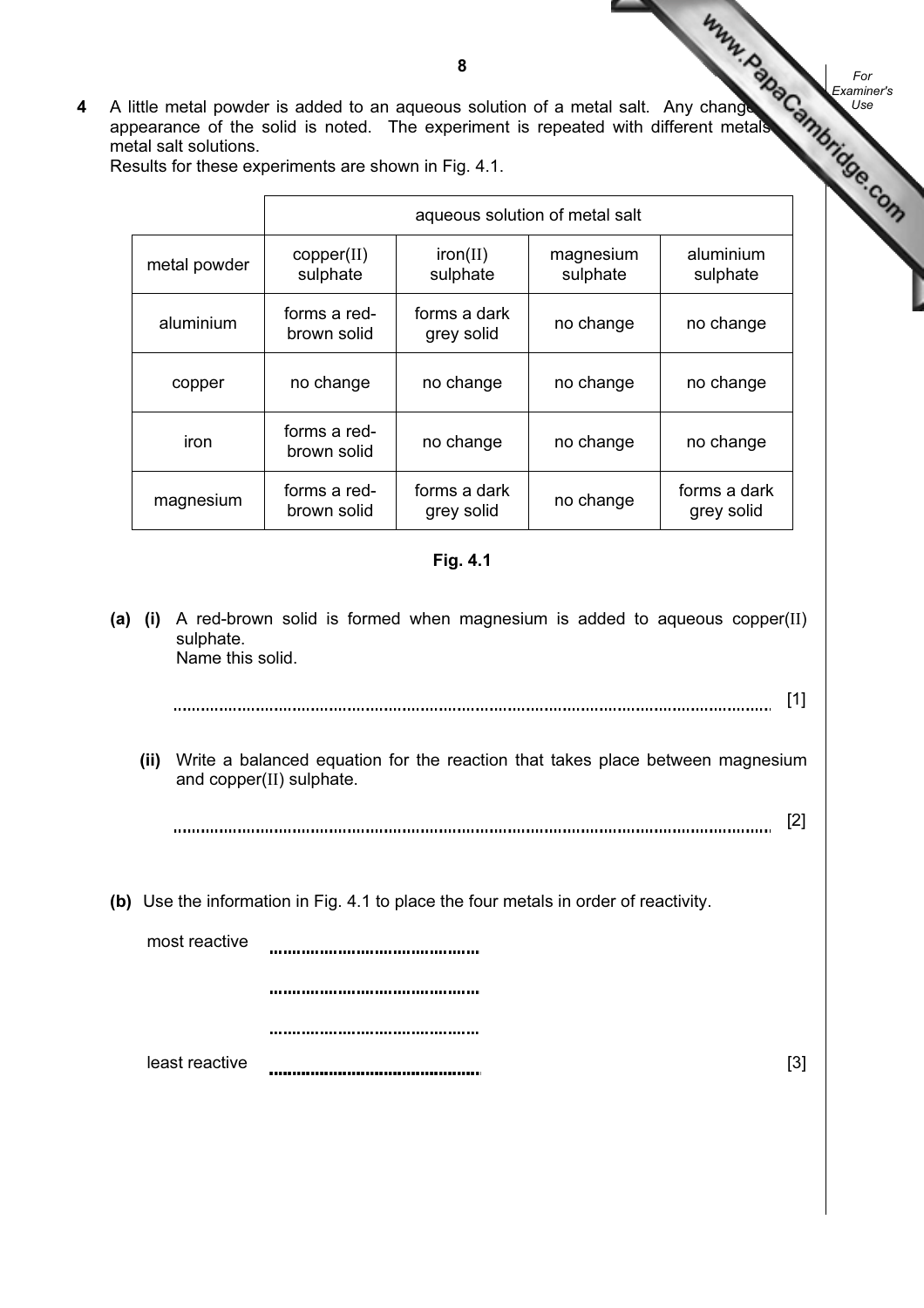|  | <b>WW. PapaC.</b><br>9                                                                                          | For                            |
|--|-----------------------------------------------------------------------------------------------------------------|--------------------------------|
|  | (c) (i) When left in damp conditions iron rusts but aluminium does not show any che<br>Explain this difference. | Examiner's<br>Use<br>mbridge.c |
|  |                                                                                                                 |                                |
|  | $[2]$<br>,,,,,,,,,,,,,                                                                                          |                                |
|  | (ii) Suggest how another metal can be used to prevent iron from rusting.                                        |                                |
|  | <br>[2]                                                                                                         |                                |
|  |                                                                                                                 |                                |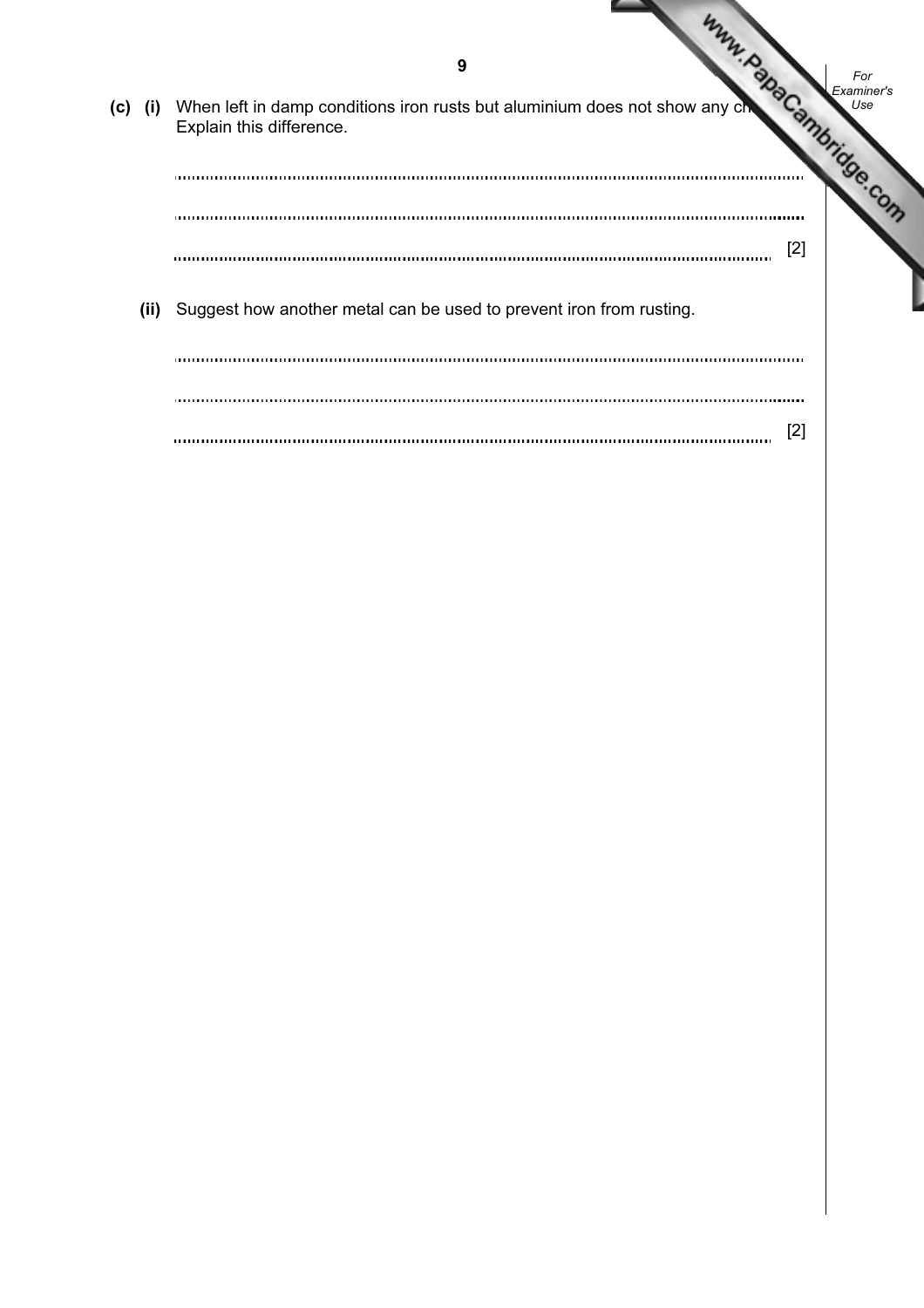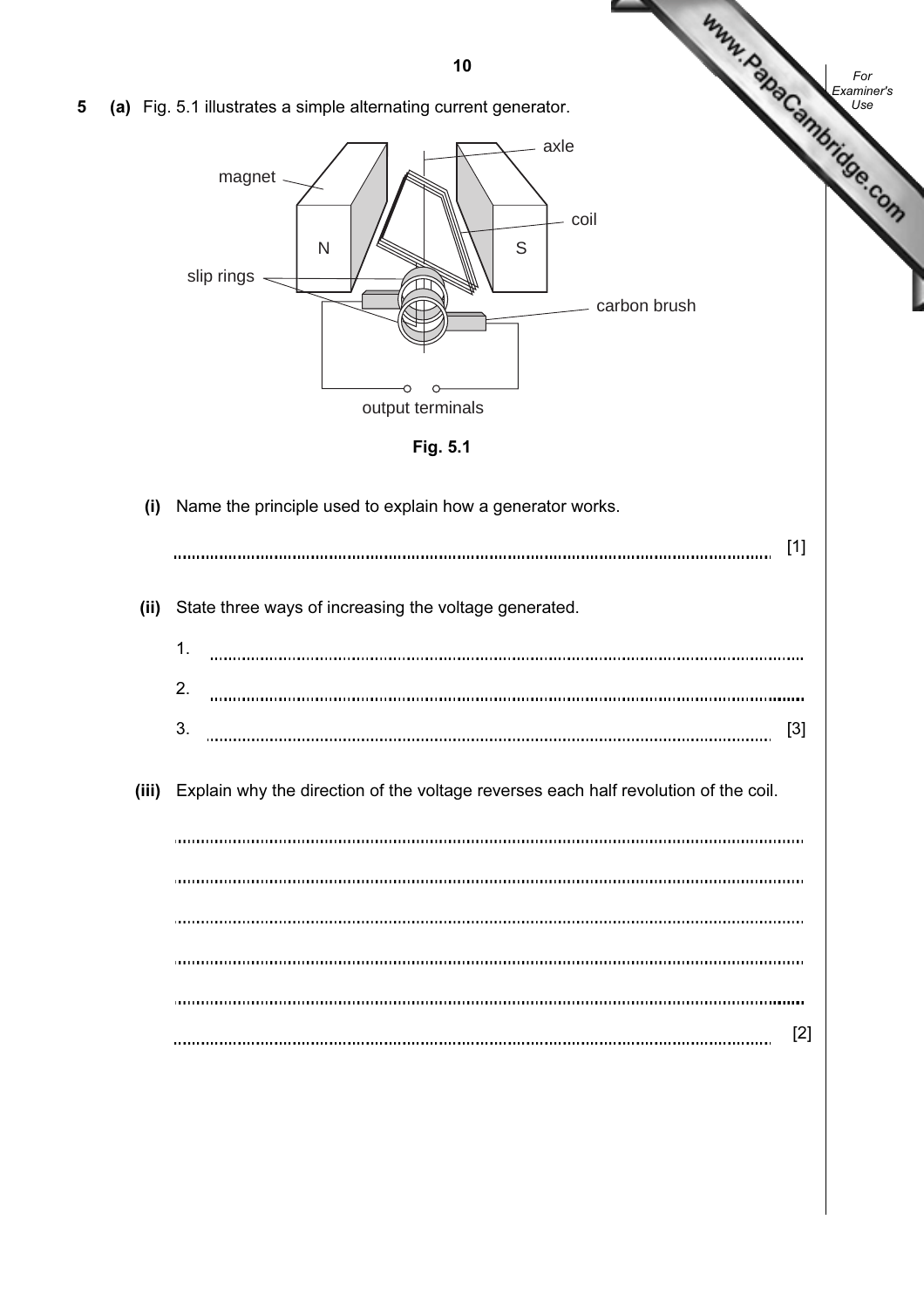For Examiner's (b) (i) Draw a circuit that could be connected to the output terminals to produce current. Label your components.

output terminals

 $\circ$  $\circ$ 

(ii) State the difference between the direction of conventional current and the direction of electron flow.

[1]

[2]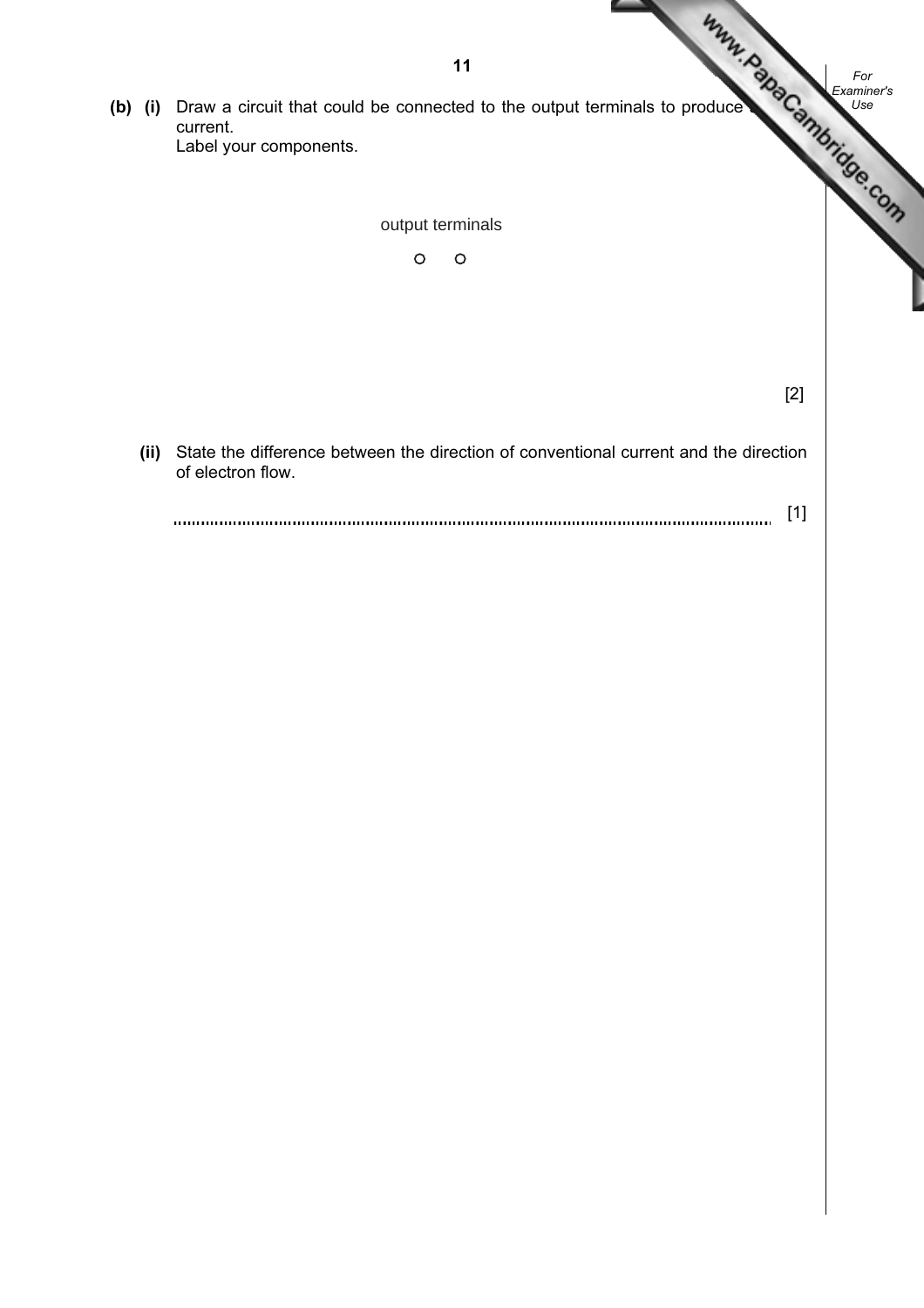

(b) Fig. 6.2 shows the arrangement of particles in a metal.



Fig. 6.2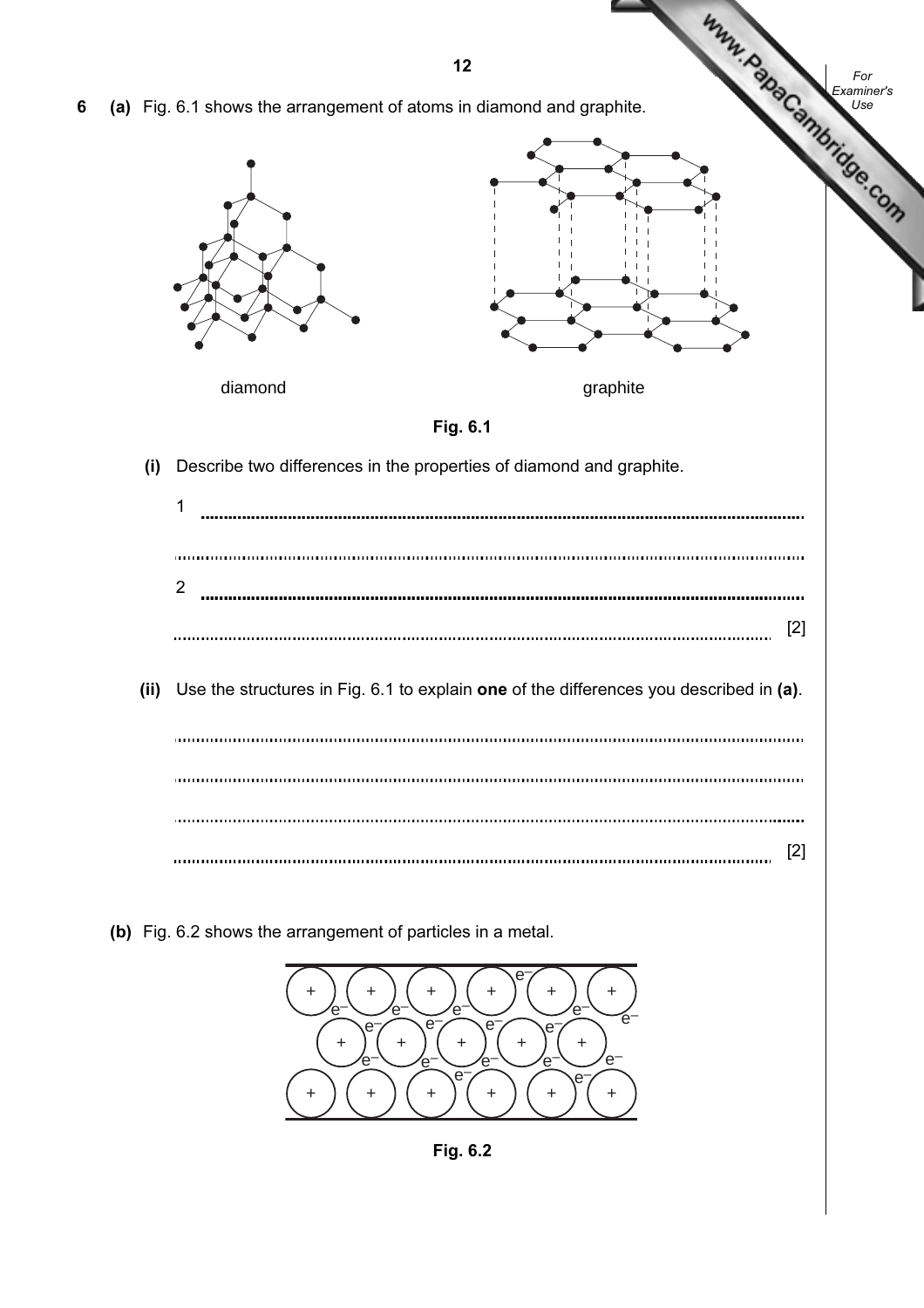|     |      | Www.PapaCambridge.com<br>13                                                                   |  |
|-----|------|-----------------------------------------------------------------------------------------------|--|
|     |      | Use information from Fig. 6.2 to help explain the following facts about this metal.           |  |
|     | (i)  | The metal conducts electricity.                                                               |  |
|     |      |                                                                                               |  |
|     |      | [2]                                                                                           |  |
|     | (ii) | The metal is malleable.                                                                       |  |
|     |      |                                                                                               |  |
|     |      |                                                                                               |  |
|     |      | $[2]$                                                                                         |  |
| (c) |      | The metal is mixed with another metal to make an alloy.                                       |  |
|     | (i)  | Suggest how the malleability of the alloy will compare with that of the metal in<br>Fig. 6.2. |  |
|     |      | $[1]$                                                                                         |  |
|     | (ii) | Explain your suggestion.                                                                      |  |
|     |      |                                                                                               |  |
|     |      |                                                                                               |  |
|     |      | $\lceil 2 \rceil$                                                                             |  |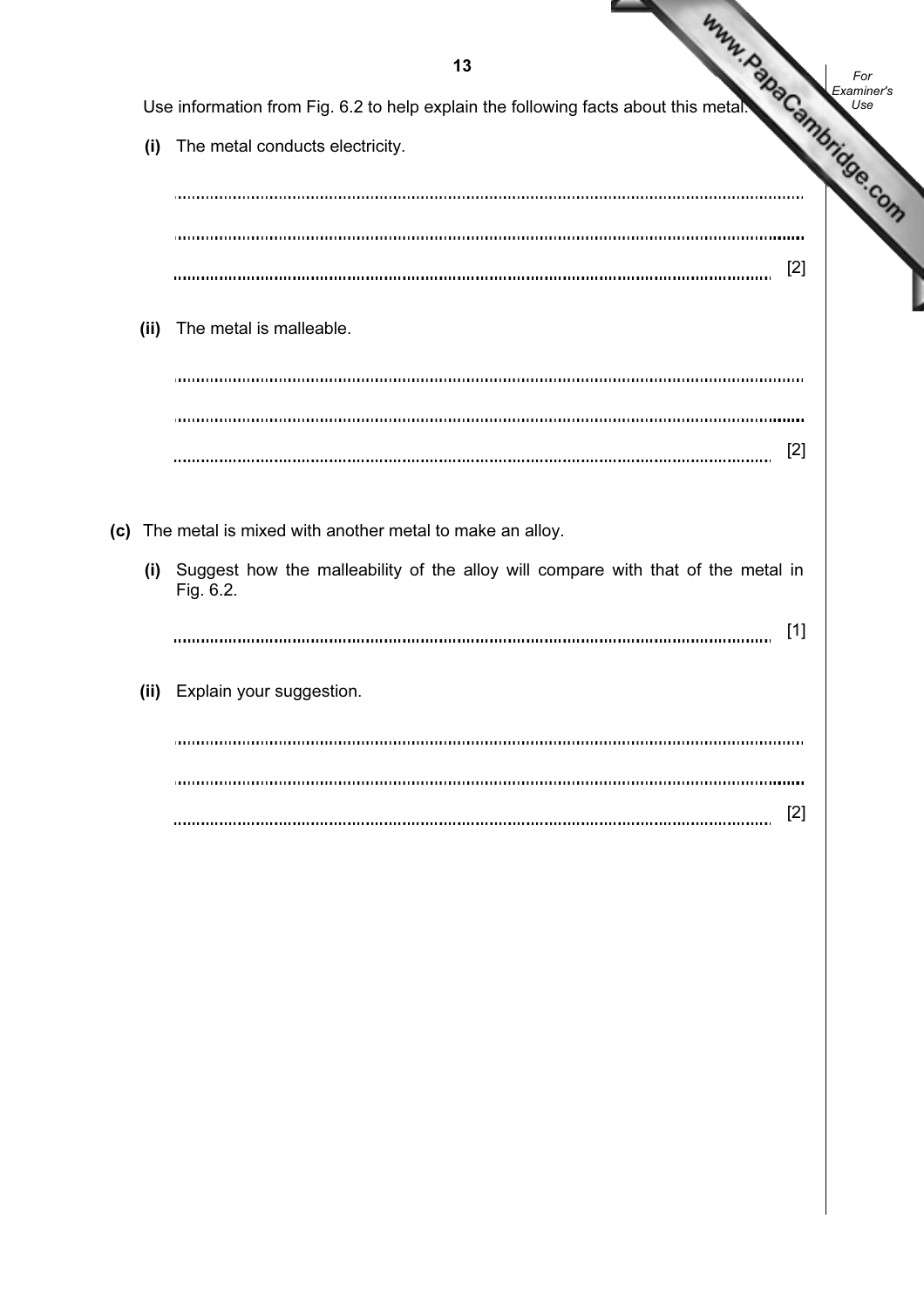7 Fig. 7.1 shows a refrigerator in which a liquid absorbs thermal energy from  $\mathfrak h$ compartment and evaporates. As the vapour is compressed by the pump, work is done it. The vapour condenses, giving out thermal energy to the surroundings through the cooling fins on the back of the refrigerator.



Fig. 7.1

(a) Explain the difference between boiling and evaporation.

. . . . . . . . . . . . [3] (b) Explain why the pump compresses the vapour much more than it could compress a liquid. [2]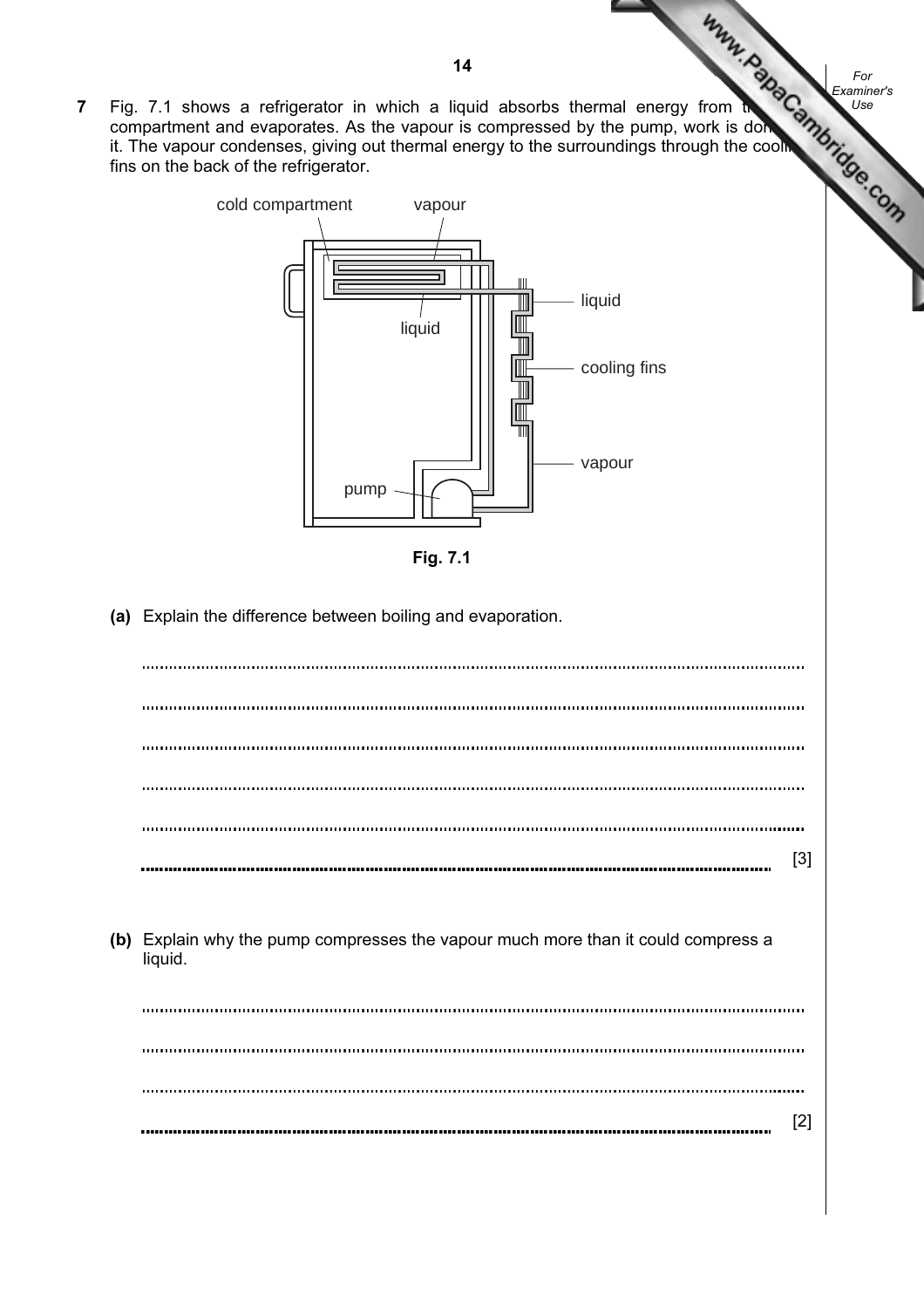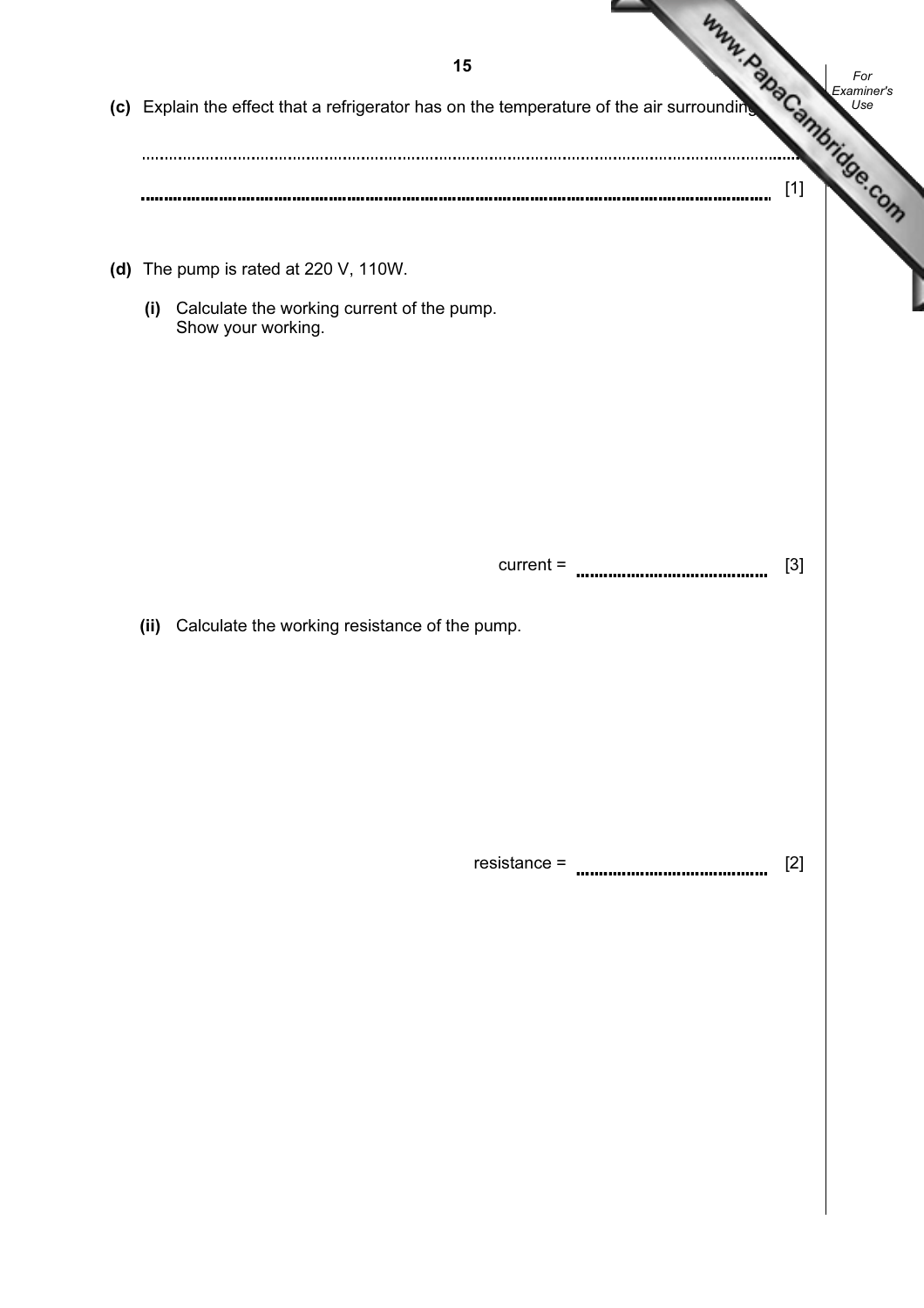|      | Methanol, CH <sub>3</sub> OH, and ethanol, C <sub>2</sub> H <sub>5</sub> OH, belong to the homologous series of alcohol |       |
|------|-------------------------------------------------------------------------------------------------------------------------|-------|
|      |                                                                                                                         |       |
|      | (a) What is meant by the term homologous series?                                                                        |       |
|      | Www.PapaCambridge.com                                                                                                   |       |
|      |                                                                                                                         |       |
|      |                                                                                                                         | $[2]$ |
|      | (b) Ethanol is manufactured from ethene.                                                                                |       |
| (i)  | How is this process carried out?                                                                                        |       |
|      |                                                                                                                         |       |
|      |                                                                                                                         | $[2]$ |
|      |                                                                                                                         |       |
| (ii) | Write an equation for the process.                                                                                      |       |
|      |                                                                                                                         | $[1]$ |
|      | (iii) Name another way that ethanol is made.                                                                            |       |
|      |                                                                                                                         | $[1]$ |
|      |                                                                                                                         |       |
|      | (iv) State one industrial use of ethanol.                                                                               |       |
|      |                                                                                                                         | $[1]$ |

Show only outer shell electrons in your diagram.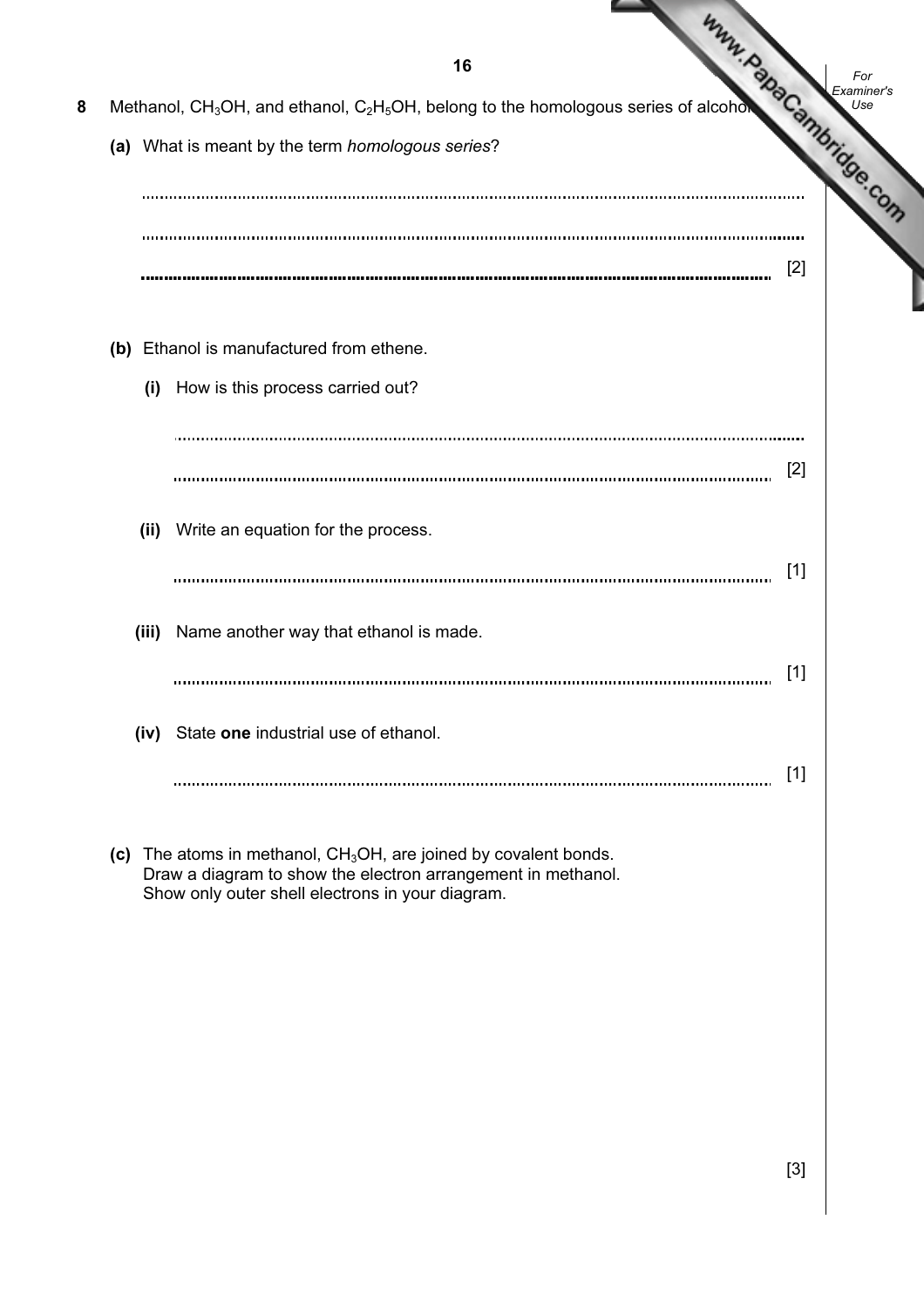

BLANK PAGE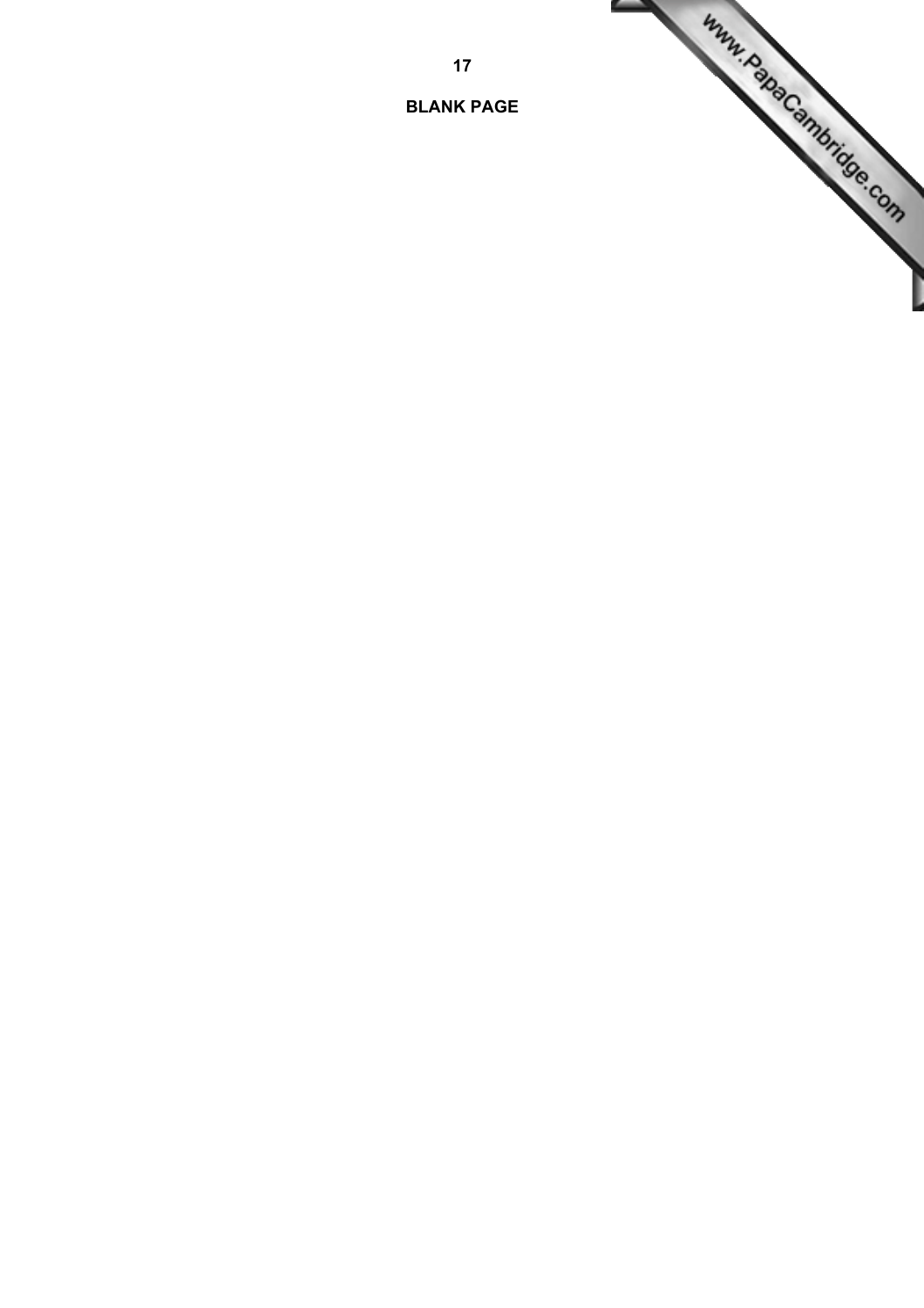

BLANK PAGE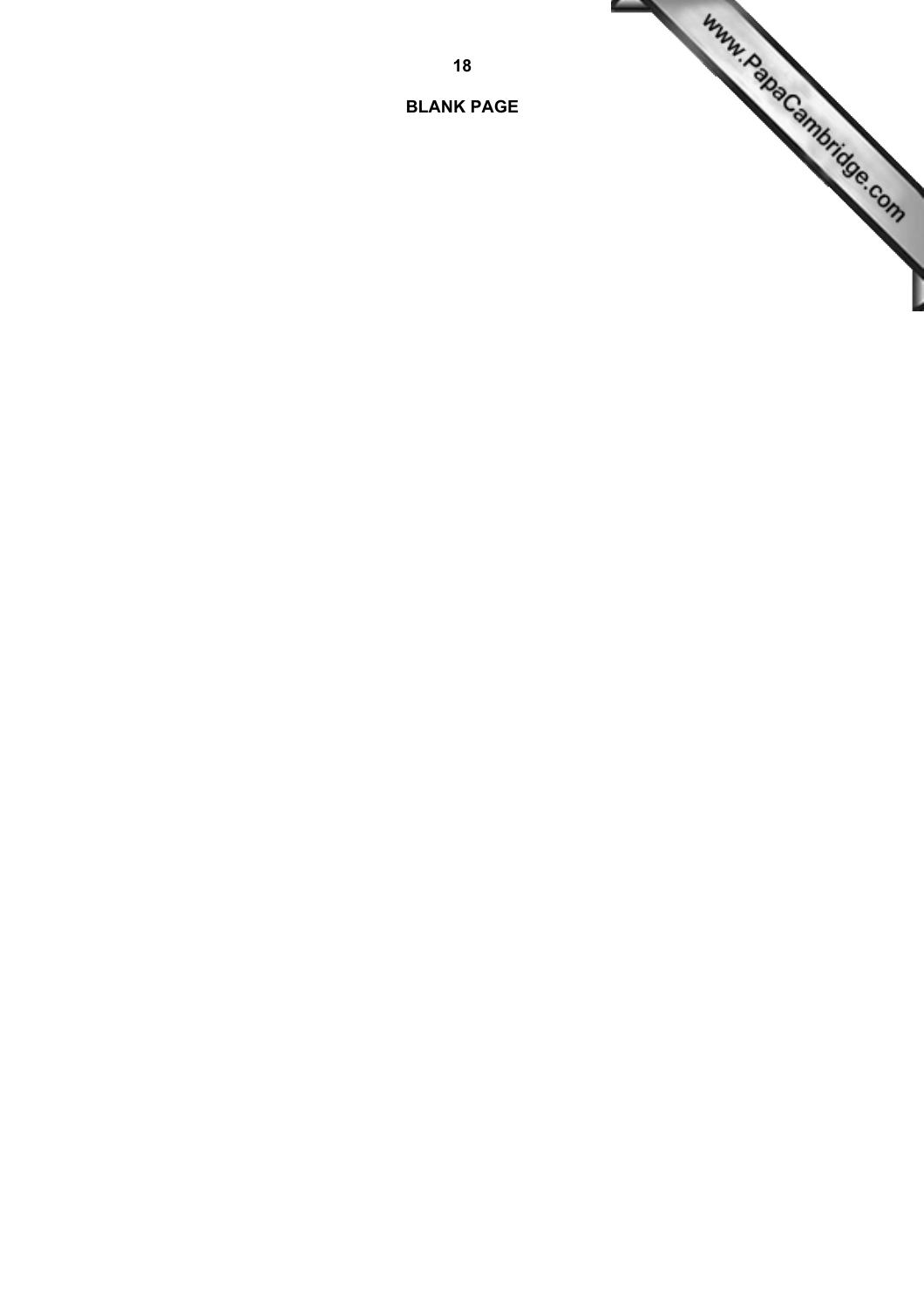

BLANK PAGE

Permission to reproduce items where third-party owned material protected by copyright is included has been sought and cleared where possible. Every reasonable effort has been made by the publisher (UCLES) to trace copyright holders, but if any items requiring clearance have unwittingly been included, the publisher will be pleased to make amends at the earliest possible opportunity.

University of Cambridge International Examinations is part of the University of Cambridge Local Examinations Syndicate (UCLES), which is itself a department

of the University of Cambridge.